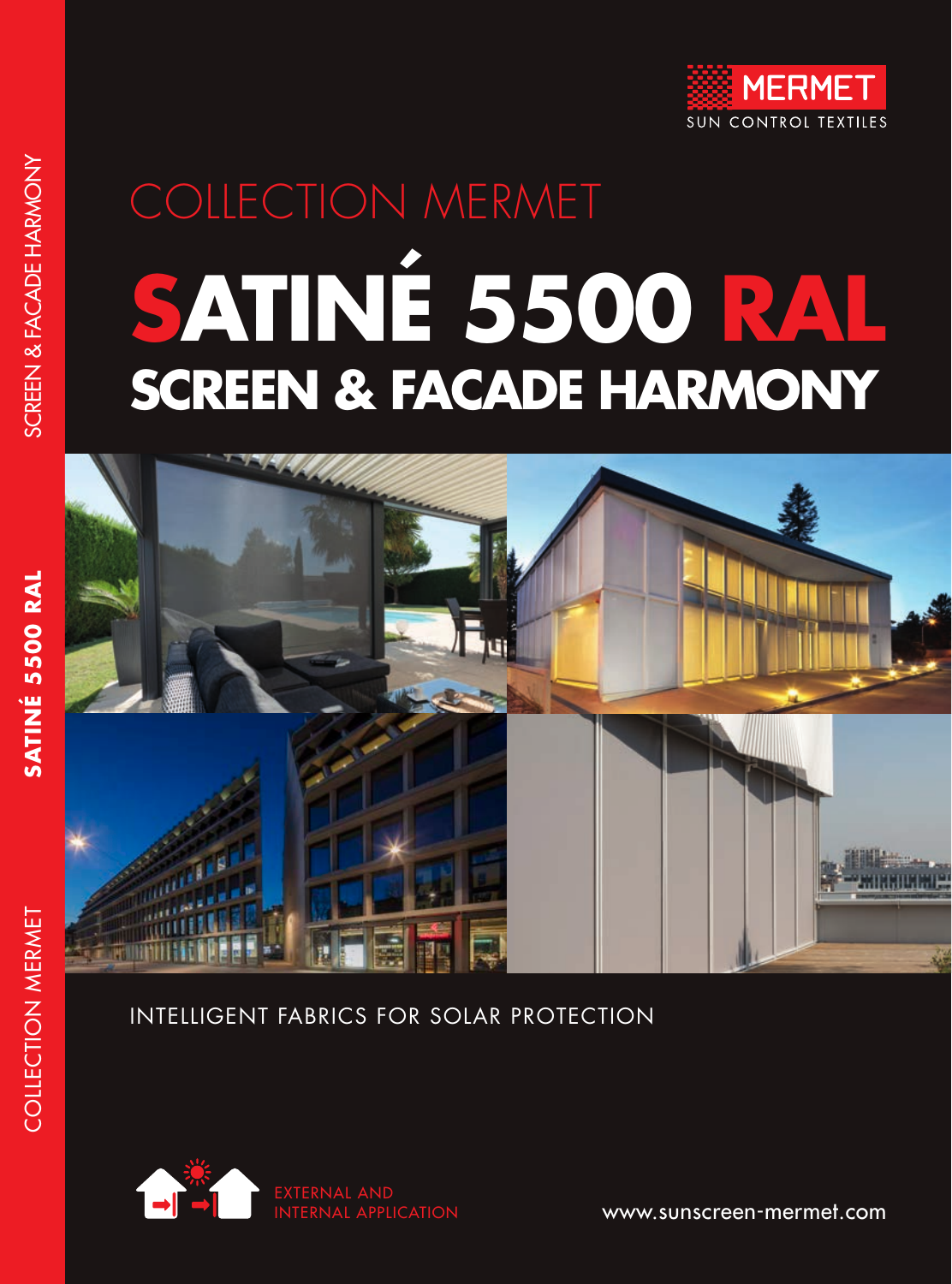## **SATINÉ 5500**

### PERFECT INTEGRATION INTO THE FACADES



**320** CM

LARGE-SIZED WINDOWS OFFERING A SEAMLESS DESIGN

- **PERFECT HARMONY** with aluminium facade systems and blinds
- Excellent quality of TRANSPARENCY: clear view to the outside

**MAXIMAL HEAT PROTECTION:** up to 96% OF SOLAR RADIATION **REFLECTED** by external blinds (gtot =  $0.04$  / glazing g =  $0.32$  and  $U = 1,1 W/m^2K$ , comfort classification 4 (very good effect) according to EN 14501 standard

■ Very good GLARE CONTROL thanks to the twill weave design which optimizes incoming natural light: up to 96% OF LIGHT RAYS FILTERED (Tv = 4%), comfort classification 3 (good effect) according to EN 14501 standard

**n 13 RAL COLOURS** among the 52 colours available from the Satiné 5500 range

- **Perfect MATCH WITH SIDE CHANNELS SYSTEMS SUCH AS ZIP**
- **NEATHER-RESISTANT** and UV fading resistant

**DIMENSIONAL STABILITY, DURABILITY** (test of 10.000 cycles, class 3 NF EN 13561), MECHANICAL RESISTANCE: perfect flatness even in large dimensions

■ Health & Safety: conforms to standard requirements for buildings open to the public

| SATINÉ 5500                                                    |                                                                                                                                                                                                                |              |                                                                                                                                                                 |                     |  |  |
|----------------------------------------------------------------|----------------------------------------------------------------------------------------------------------------------------------------------------------------------------------------------------------------|--------------|-----------------------------------------------------------------------------------------------------------------------------------------------------------------|---------------------|--|--|
| Composition                                                    | 42% Fibreglass - 58% PVC                                                                                                                                                                                       |              |                                                                                                                                                                 |                     |  |  |
| Fire, smoke classification<br>and other official test reports* | M1 (F) - NFP 92 503<br><b>B1</b> (DE) - DIN 4102-1<br><b>BS</b> (GB) - 476 Pt 6 & 7 Class 0<br>Euroclass C-s3-d0 (EU) - EN 13501-1 mounted<br>according to EN 13823 & EN 14716<br><b>C UNO (IT) - UNI 9177</b> |              | <b>IMO</b> - MED 2014/90/EU<br><b>CLASE 1 (SP) - EN 13773</b><br>FR (US) - NFPA 701<br><b>F3</b> (F) - NF F 16-101<br>HHV: 13,2 MJ/kg (6,86 MJ/m <sup>2</sup> ) |                     |  |  |
| Health, safety                                                 | Greenguard® GOLD: Guarantee of indoor air quality (VOC)<br>Antibacterial: More than 99% of bacteria destroyed - ASTM E 2180                                                                                    |              |                                                                                                                                                                 |                     |  |  |
| <b>Openness factor</b>                                         | 4%                                                                                                                                                                                                             |              |                                                                                                                                                                 |                     |  |  |
| <b>UV</b> screen                                               | Up to 96%                                                                                                                                                                                                      |              |                                                                                                                                                                 |                     |  |  |
| <b>Widths</b>                                                  | 200 - 250 - 285 - 320 cm (depending on colours)                                                                                                                                                                |              |                                                                                                                                                                 |                     |  |  |
| Weight/m <sup>2</sup>                                          | $520 g \pm 5\%$ - ISO 2286 - 2                                                                                                                                                                                 |              |                                                                                                                                                                 |                     |  |  |
| <b>Thickness</b>                                               | $0.75$ mm $\pm$ 5% - ISO 2286 - 3                                                                                                                                                                              |              |                                                                                                                                                                 |                     |  |  |
| Colour Fasteness to light (scale of 8)                         | 7/8 - ISO 105 B02 (white not graded)                                                                                                                                                                           |              |                                                                                                                                                                 |                     |  |  |
| <b>Mechanical resistance</b>                                   | <b>Breaking</b>                                                                                                                                                                                                | <b>Tear</b>  |                                                                                                                                                                 | Folding             |  |  |
| Warp                                                           | > 220 daN/5 cm                                                                                                                                                                                                 | $\geq 9$ daN |                                                                                                                                                                 | $\geq 100$ daN/5 cm |  |  |
| Weft                                                           | > 200 daN/5 cm                                                                                                                                                                                                 | $\geq 8$ daN |                                                                                                                                                                 | $\geq 100$ daN/5 cm |  |  |
|                                                                | <b>ISO 1421</b>                                                                                                                                                                                                | EN 1875-3    |                                                                                                                                                                 | ISO 1421**          |  |  |
| <b>Elongation</b> (warp and weft)                              | $< 5\%$ - ISO 1421                                                                                                                                                                                             |              |                                                                                                                                                                 |                     |  |  |
| Packaging                                                      | Rolls of 52 lm - Width 320 cm: rolls of 33 lm                                                                                                                                                                  |              |                                                                                                                                                                 |                     |  |  |
| Making up                                                      | Advice note on request                                                                                                                                                                                         |              |                                                                                                                                                                 |                     |  |  |

This product's technical data are in conformity with this brochure as of the date of publication. MERMET SAS reserves the right to change the technical data; only those provided on the company's website www.sunscreen-mermet.com shall be deemed to be authentic. Where applicable, MERMET SAS also reserves the right to withdraw this product from sale should any of the technical properties or characteristics set out above prove to be inadequate or rendered impossible as a result of a change in regulations or in knowledge or understanding.<br>\* Reports available on request, please contact Mermet \*\* hternal procedure derived from ISO 1421 standard

#### TECHNICAL DATA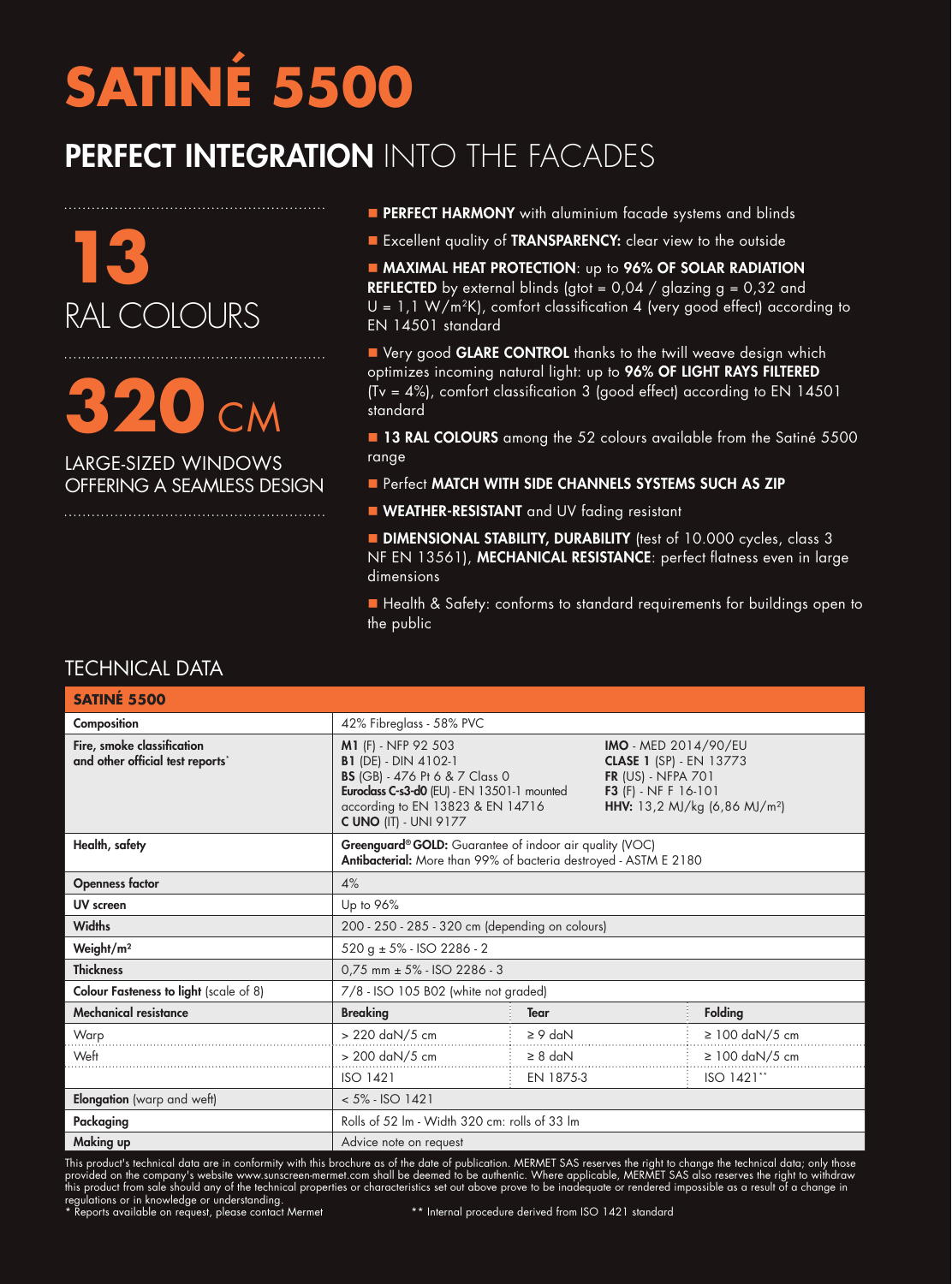0202 RAL 9003 NCS 0300-N 120 **THE REAL**  $-0.011$ **THE REAL** 2020 RAL 1015 The S 일종 11 NCS 1010-Y20R <u> Hallah Ka</u> **Till** - 11 1010 RAL 1019 매표 <u>e de de de</u> **THE REAL** NCS 3010-Y30R 719 <u>erak</u> UΞ 28 0707 RAL 7038 212 NCS 2002-B 0101 RAL 7037 NCS 5500-N ᆒ 3030 RAL 7021 NCS 8500-N . . . . . . . . . . . . . . . . . . 0505 RAL 1021 NCS 0580-Y 4040 RAL 5013 NCS 7020-R50B 1111 RAL 7048 NCS 5005-Y50R 0606 RAL 7013 NCS 7010-G90Y 4949 RAL 9006 NCS 2502-B 5959 RAL 7016 NCS 7005-B20G 6060 RAL 9005 NCS 9000-N

Colours may be slightly different from the actual ones Colours may be slightly different from the actual ones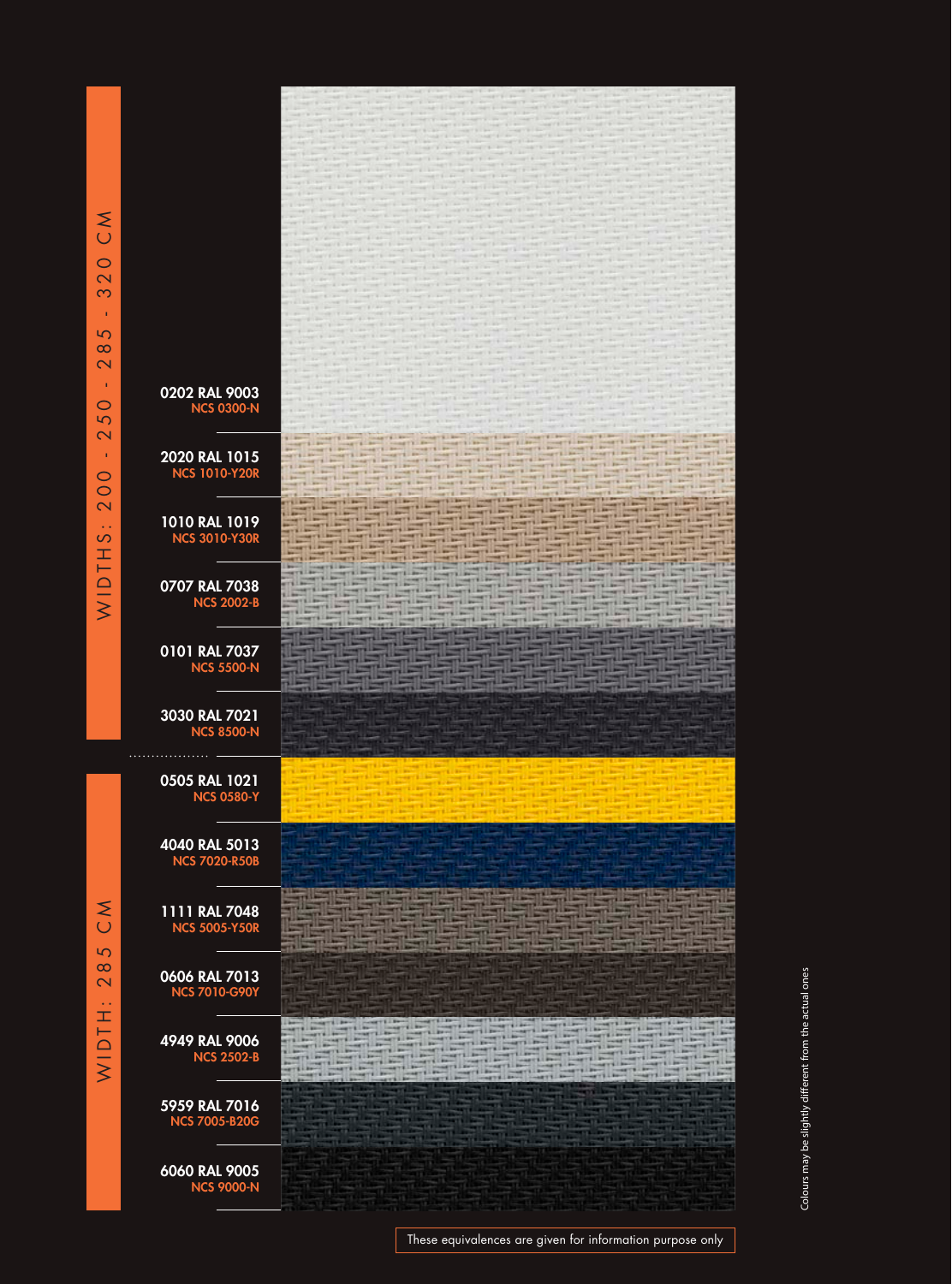## SATINÉ 5500



 RAL 

luminous and solar characteristics of glazing".

| <b>SATINE 5500</b>             |                 | $\sim$ . The state that $\sim$ is the state of $\sim$ . The state in the colopodition distribution of $\sim$<br><b>Thermal factors</b> |           |                                        |                                  |                  | <b>Optical factors</b> |
|--------------------------------|-----------------|----------------------------------------------------------------------------------------------------------------------------------------|-----------|----------------------------------------|----------------------------------|------------------|------------------------|
| $-$ OF 4%                      | <b>Fabric</b>   |                                                                                                                                        |           | Fabric + Glazing / gtot external blind |                                  |                  |                        |
| <b>Colours</b>                 |                 | <b>Ts</b>                                                                                                                              | <b>Rs</b> | <b>As</b>                              | $C: gy = 0.59$                   | $D : gv = 0,32$  | Tv                     |
| <b>0202</b> White              | <b>RAL 9003</b> | 21                                                                                                                                     | 66        | 13                                     | $0,16$ <b><math>\odot</math></b> | $0.09$ $\bullet$ | 21                     |
| 0505 Canary                    | <b>RAL 1021</b> | 20                                                                                                                                     | 51        | 29                                     | $0.15$ $\odot$                   | $0.08$ $\bullet$ | 17                     |
| <b>2020</b> Linen              | <b>RAL 1015</b> | 18                                                                                                                                     | 53        | 29                                     | $0,13$ $\bullet$                 | $0,08$ $\bullet$ | 16                     |
| 0707 Pearl                     | <b>RAL 7038</b> | 14                                                                                                                                     | 38        | 48                                     | $0,11$ $\odot$                   | $0.07$ $\bullet$ | 13                     |
| <b>1010</b> Sable              | <b>RAL 1019</b> | 13                                                                                                                                     | 39        | 48                                     | $0,10$ $\odot$                   | $0,06$ $\bullet$ | 10                     |
| 4949 White Aluminium RAL 9006  |                 | 11                                                                                                                                     | 37        | 52                                     | $0,09$ $\bullet$                 | $0,05$ $\bullet$ | 10                     |
| <b>0101 Grey</b>               | <b>RAL 7037</b> | 8                                                                                                                                      | 20        | 72                                     | $0.07$ $\bullet$                 | $0.05$ $\bullet$ | 7                      |
| 4040 Marine                    | <b>RAL 5013</b> | 14                                                                                                                                     | 25        | 61                                     | $0,10$ $\odot$                   | $0,05$ $\bullet$ | 5                      |
| 1111 Pearl Mouse Grey RAL 7048 |                 | 5                                                                                                                                      | 17        | 78                                     | $0,06$ $\bullet$                 | $0,05$ $\bullet$ | 5                      |
| 0606 Bronze                    | <b>RAL 7013</b> | 5                                                                                                                                      | 7         | 88                                     | $0,06$ $\bullet$                 | $0.05$ $\bullet$ | 5                      |
| <b>5959</b> Anthracite Grey    | <b>RAL 7016</b> | 4                                                                                                                                      | 7         | 89                                     | $0,05$ $\bullet$                 | $0,04$ $\bullet$ | 4                      |
| 3030 Charcoal                  | <b>RAL 7021</b> | $\overline{4}$                                                                                                                         | 6         | 90                                     | $0,05$ $\bullet$                 | $0.04$ $\bullet$ | 4                      |
| 6060 Jet Black                 | <b>RAL 9005</b> | 4                                                                                                                                      | 4         | 92                                     | $0.05$ $\bullet$                 | $0,04$ $\bullet$ | 4                      |

#### THERMAL AND OPTICAL FACTORS in the European standard EN 14501

gv = 0,59: Solar factor of standard glazing (C), low-emission 4/16/4 double glazing filled with Argon (U value thermal transmittance = 1,2 W/m²K). gv = 0,32: Solar factor of standard glazing (D), reflecting low-emission 4/16/4 double glazing filled with Argon (U value thermal transmittance = 1,1 W/m²K). Samples tested according to EN 14500 standard defining the measurements and calculation methods as specified in the standard EN 13363-2 "Solar protection devices combined with glazing calculation of solar and light transmittance - part 2: EN 13363-2 detailed method" and EN 410 "Glass in building - Determination of Comfort classification according to EN 14501 standard: @very little effect @little effect @moderate effect @good effect @very good effect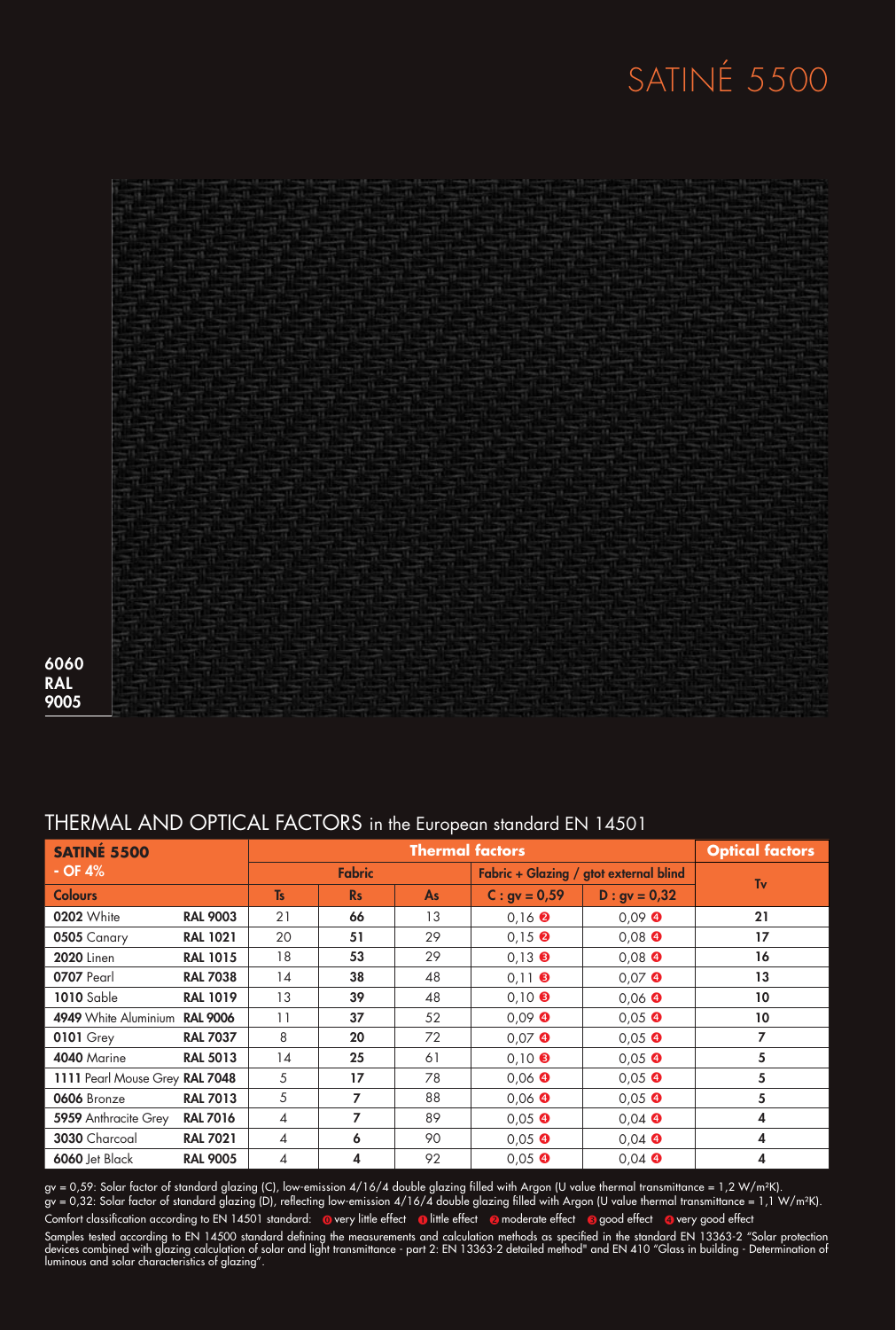## SATINÉ 5500

6060 **RAL** 9005